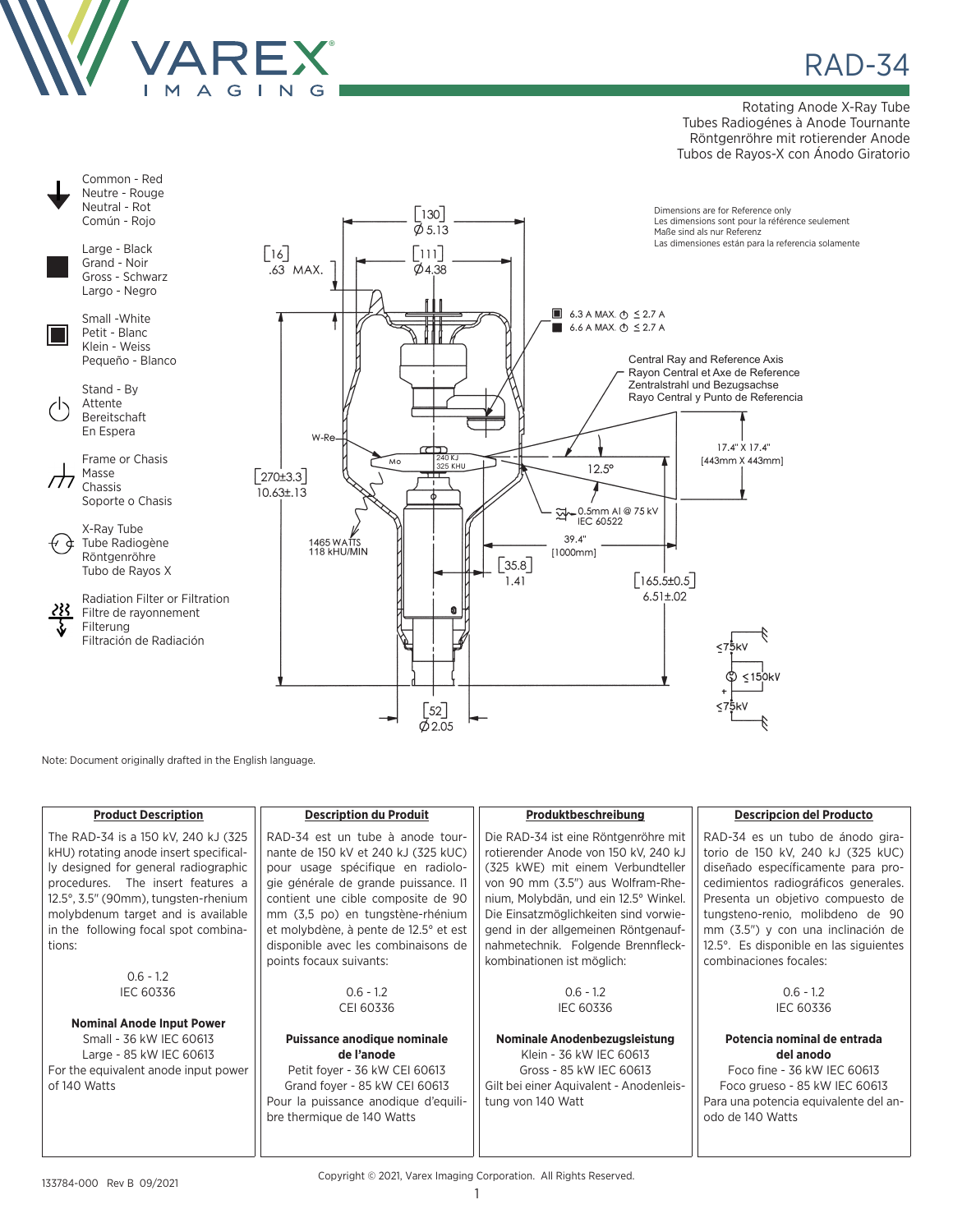

Single Load Ratings IEC 60613 Abaques de Chargepour Pose Unique CEI 60613 Brennfleck - Belastungskurven IEC 60613 Diagramas de Exposición Radiográfica IEC 60613

## 3 Ø Constant Potential



**60 HZ - 3,450 RPM**



| Nominal anode input power for the<br>lanode heat content 40%. IEC 60613 | Puissance calorifique nominale de<br>ll'anode: 40%. CEI 60613 | Thermische Anodenbezugsleistung bei   Aproximadamente el poder de<br>einer Wärmespeicherung von 40%. IEC    penetracion para obtener un<br>60613 | lalmacenaie de calor del anodo de 40%.<br><b>IEC 60613</b> |
|-------------------------------------------------------------------------|---------------------------------------------------------------|--------------------------------------------------------------------------------------------------------------------------------------------------|------------------------------------------------------------|
|-------------------------------------------------------------------------|---------------------------------------------------------------|--------------------------------------------------------------------------------------------------------------------------------------------------|------------------------------------------------------------|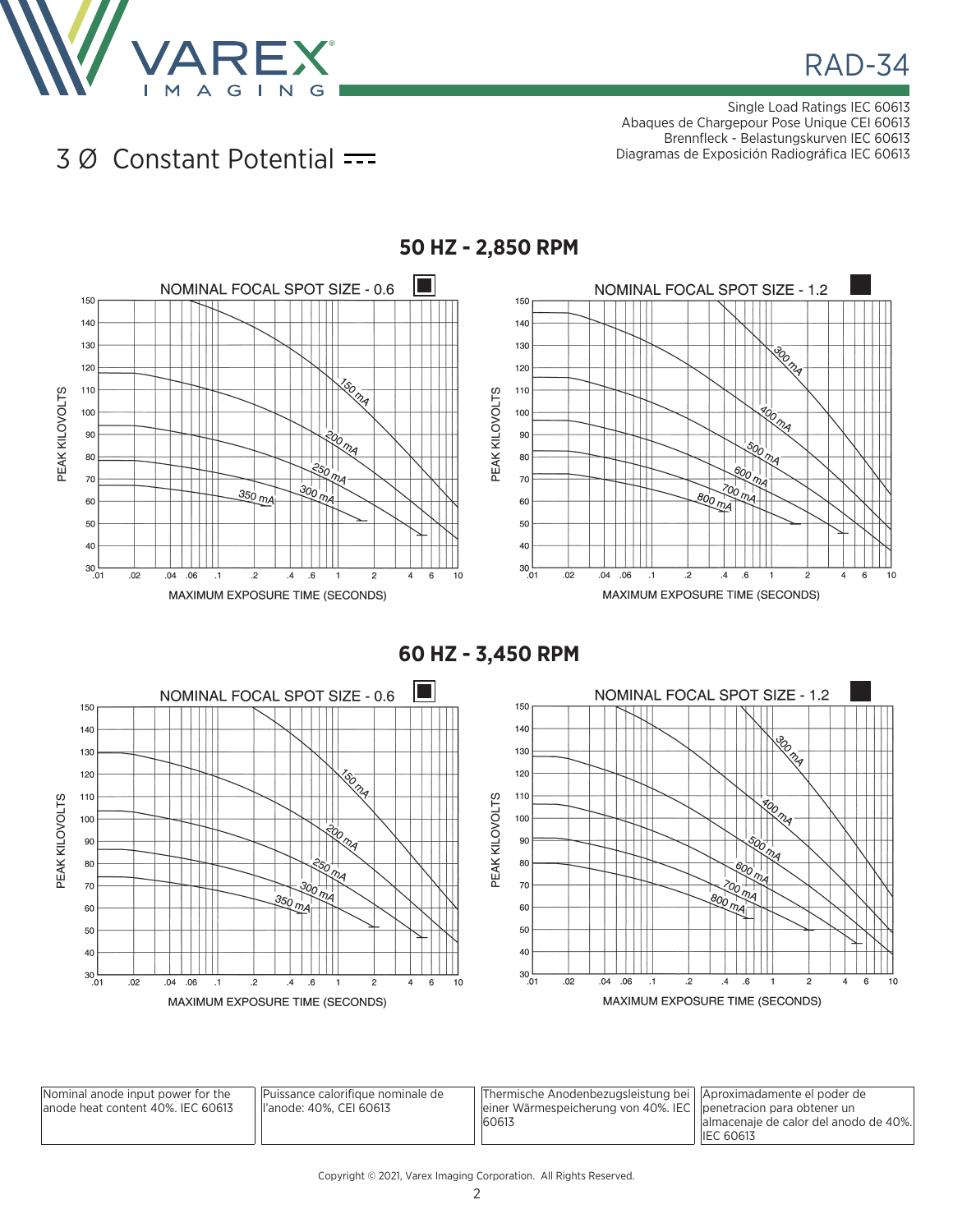

Single Load Ratings IEC 60613 Abaques de Chargepour Pose Unique CEI 60613 Brennfleck - Belastungskurven IEC 60613 Diagramas de Exposición Radiográfica IEC 60613

3 Ø Constant Potential



**180 HZ - 10,000 RPM**



| Nominal anode input power for the  | Puissance calorifique nominale de | Thermische Anodenbezugsleistung bei   Aproximadamente el poder de |                                       |
|------------------------------------|-----------------------------------|-------------------------------------------------------------------|---------------------------------------|
| lanode heat content 40%. IEC 60613 | ll'anode: 40%. CEI 60613          | einer Wärmespeicherung von 40%. IEC   penetracion para obtener un |                                       |
|                                    |                                   | 60613                                                             | almacenaje de calor del anodo de 40%. |
|                                    |                                   |                                                                   | <b>IEC 60613</b>                      |

## Copyright © 2021, Varex Imaging Corporation. All Rights Reserved.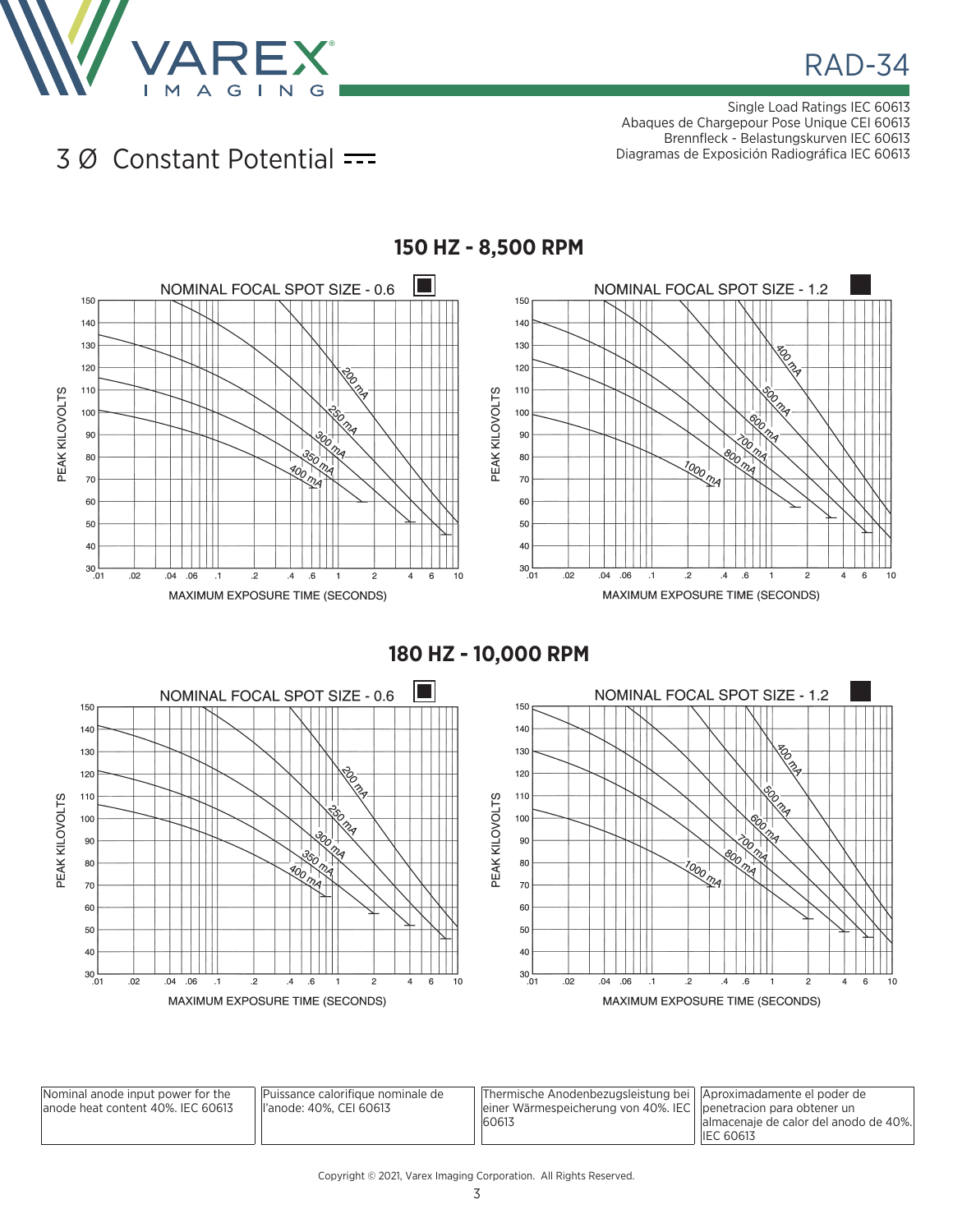

**RAD-34** 

Filament Emission Charts IEC 60613 Abaques d' Émissions des Filaments CEI 60613 Glühfadenemissionsdiagramm IEC 60613 Curvas de Emisión de los Filamentos IEC 60613

## 3 Ø Constant Potential



| Note:                            | Remarque: | Anmerkung:                                                                                                                                        | Nota:                                   |
|----------------------------------|-----------|---------------------------------------------------------------------------------------------------------------------------------------------------|-----------------------------------------|
|                                  |           | When using these emission curves Lors de l'utilisation de ces abagues Uwenn Sie diese Emissionskurven für US utiliza estas curvas de emisión para |                                         |
|                                  |           | for trial exposures, refer to the power   pour des expositions d'essai, référez-   Testaufnahmen verwenden, beziehen                              | exposiciones de prueba, refiérase a las |
|                                  |           | rating curves shown for maximum vous aux courbes maximales de kV. Sie sich hierbei auf die entsprechenden curvas de gradación de potencia para    |                                         |
|                                  |           | kV, tube emission, filament current, d'emission du filament, de temps Nennleistungskurven für max. kV- de maximo de kV, tubo de emisión,          |                                         |
| exposure time, and target speed. |           | d'exposition et de vitesse de rotation.   Werte, Röhrenemission, Heizstrom,   corriente en los filamentos, tiempo de                              |                                         |
|                                  |           | und Anodendrehzahl.                                                                                                                               | exposión, y a las curvas de velocidad   |
|                                  |           |                                                                                                                                                   | del obietivo.                           |
|                                  |           |                                                                                                                                                   |                                         |

Copyright © 2021, Varex Imaging Corporation. All Rights Reserved.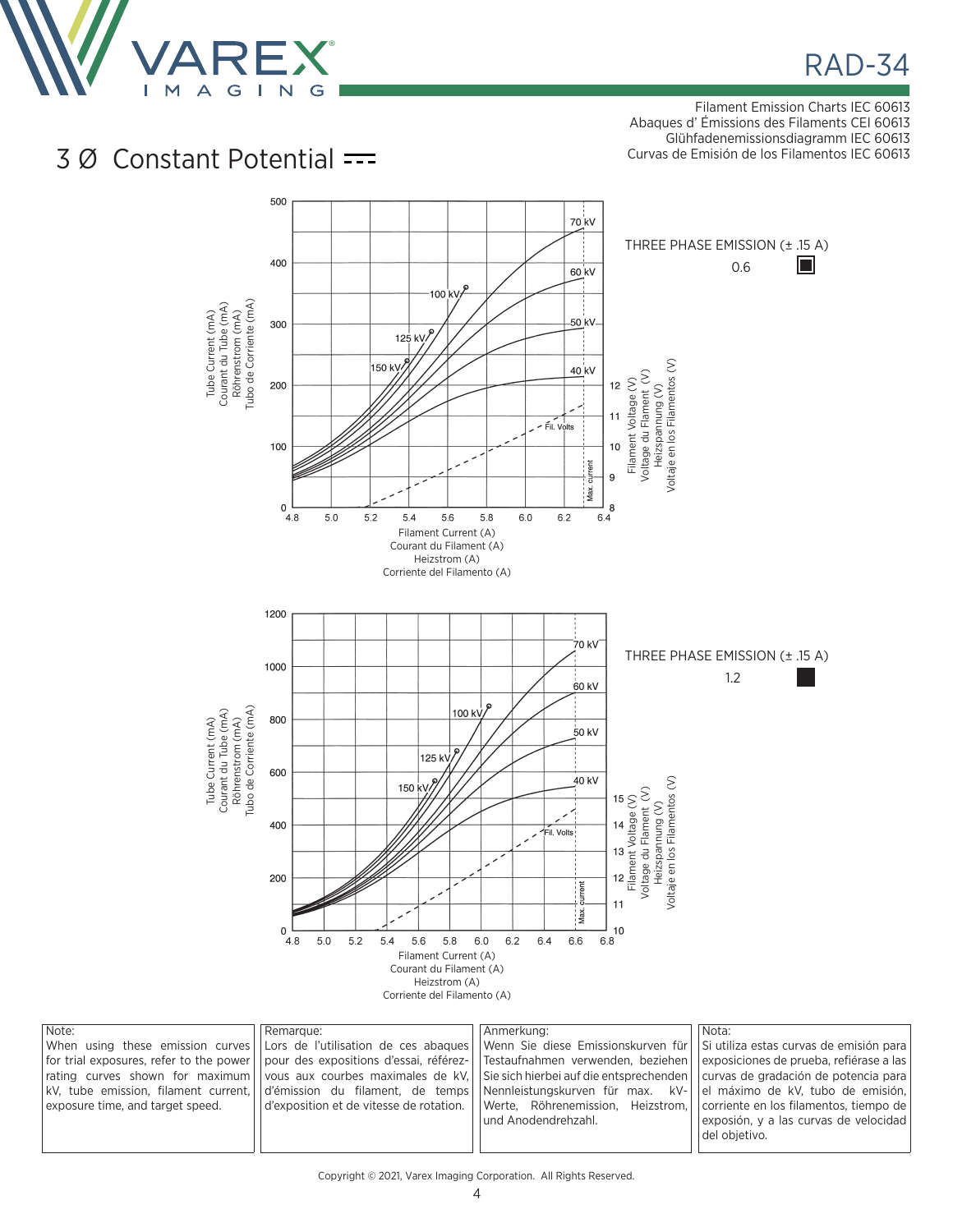

**RAD-34** 

Anode Heating & Cooling Chart Abaques d' Échauffement et de Refroidissement de L'Anode Anoden Aufheiz - und Abkühl Kurven Curvas de Calentamiento y Enfriamiento del Anodo